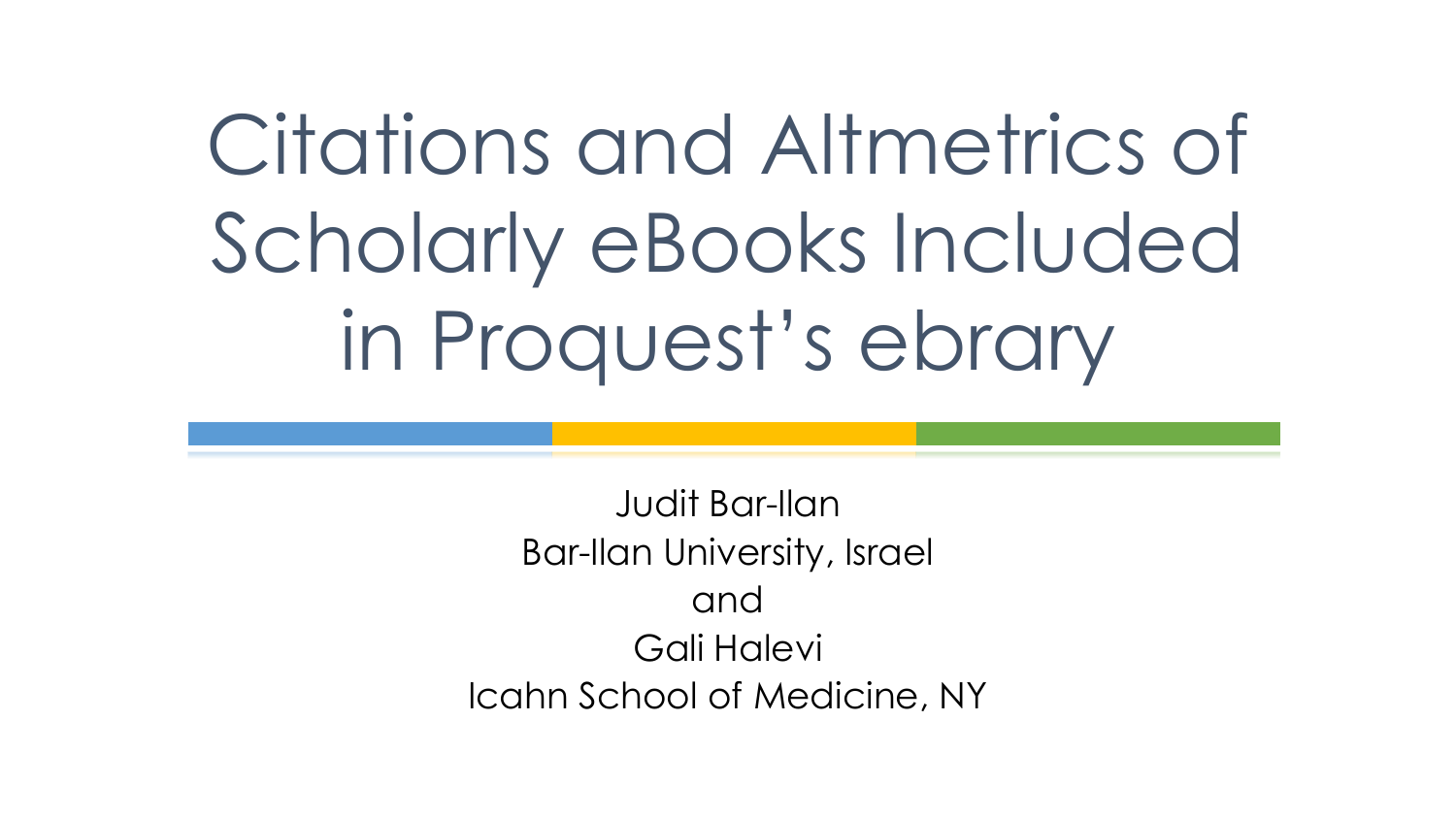#### Proquest's ebrary (now part of eBook Central)

- "**ebrary** (the "e" is lower case) is an online digital library of full texts of over 100,000 scholarly e-books. It is available at many academic libraries and provides a set of online database collections that combine scholarly books from over 435 academic, trade, and professional publishers." From Wikipedia
- **In 2015 it included about 70,000 titles.** 
	- **Example 12 Ferature (e.g The Great Gatsby, The Canterbury Tales), but also** scholarly books

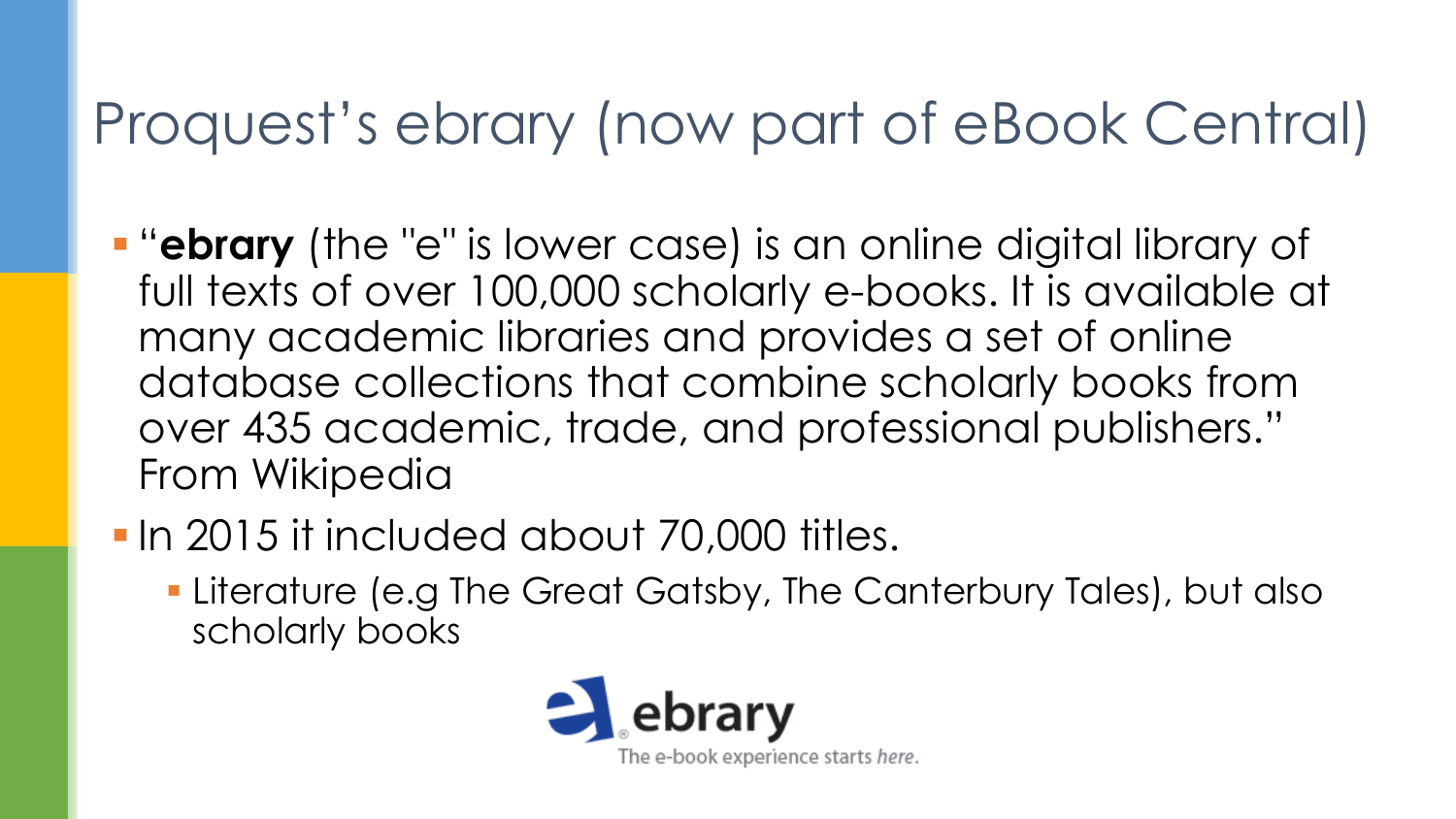## PlumX



- PlumX Metrics provide **insights into the ways people interact with individual pieces of research output** (articles, conference proceedings, book chapters, and many more) in the online environment. Examples include, when research is mentioned in the **news** or is **tweeted** about. Collectively known as PlumX Metrics, these metrics are divided into **five categories:** 
	- Usage (clicks, downloads, views, library holdings, video plays
	- Captures (bookmarks, favorites, readers)
	- **Mentions (blog posts, comments, reviews, Wikipedia links, news** media)
	- Social media (likes, shares, tweets)
	- Citations (Scopus, patent citations or policy citations)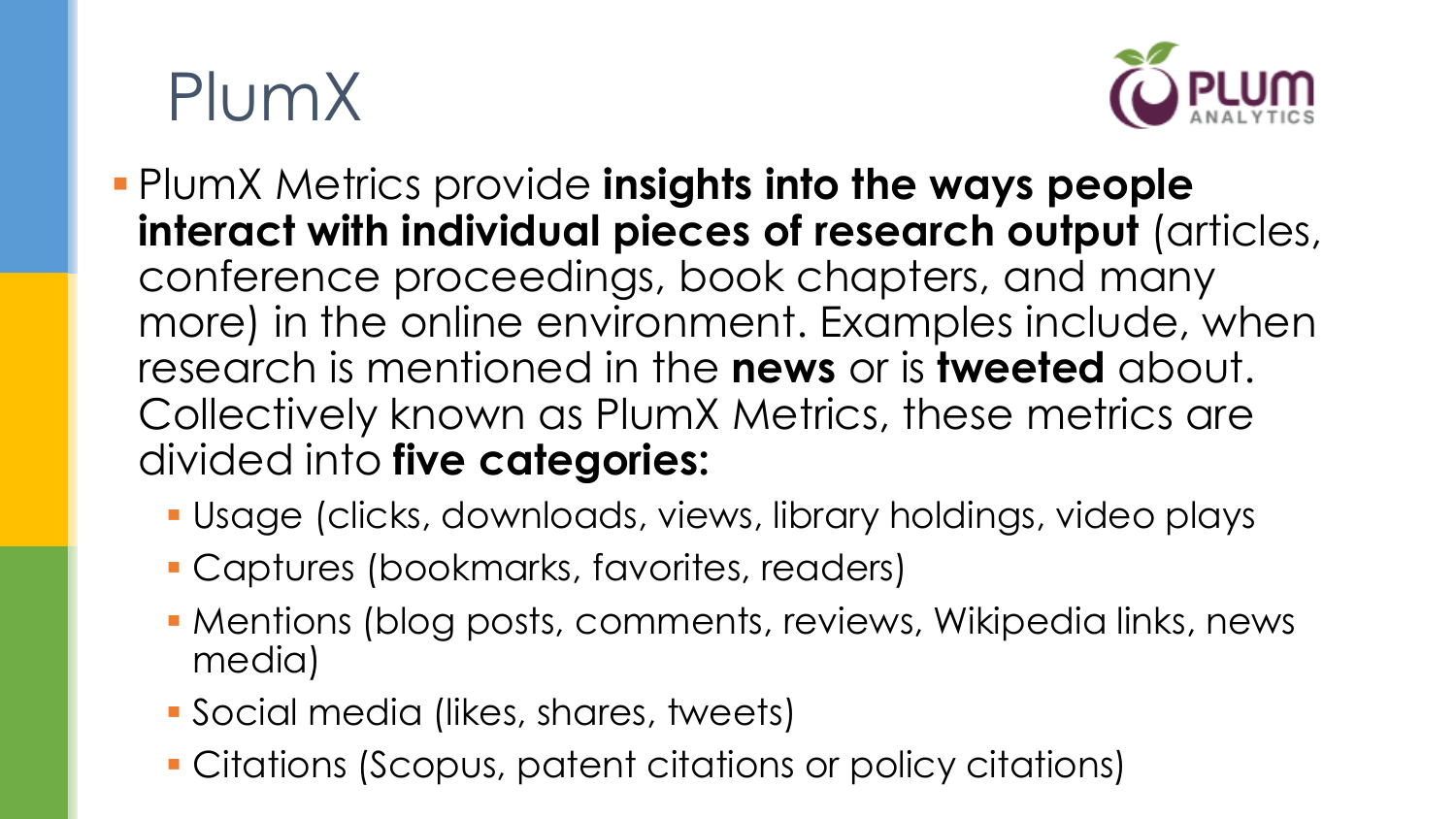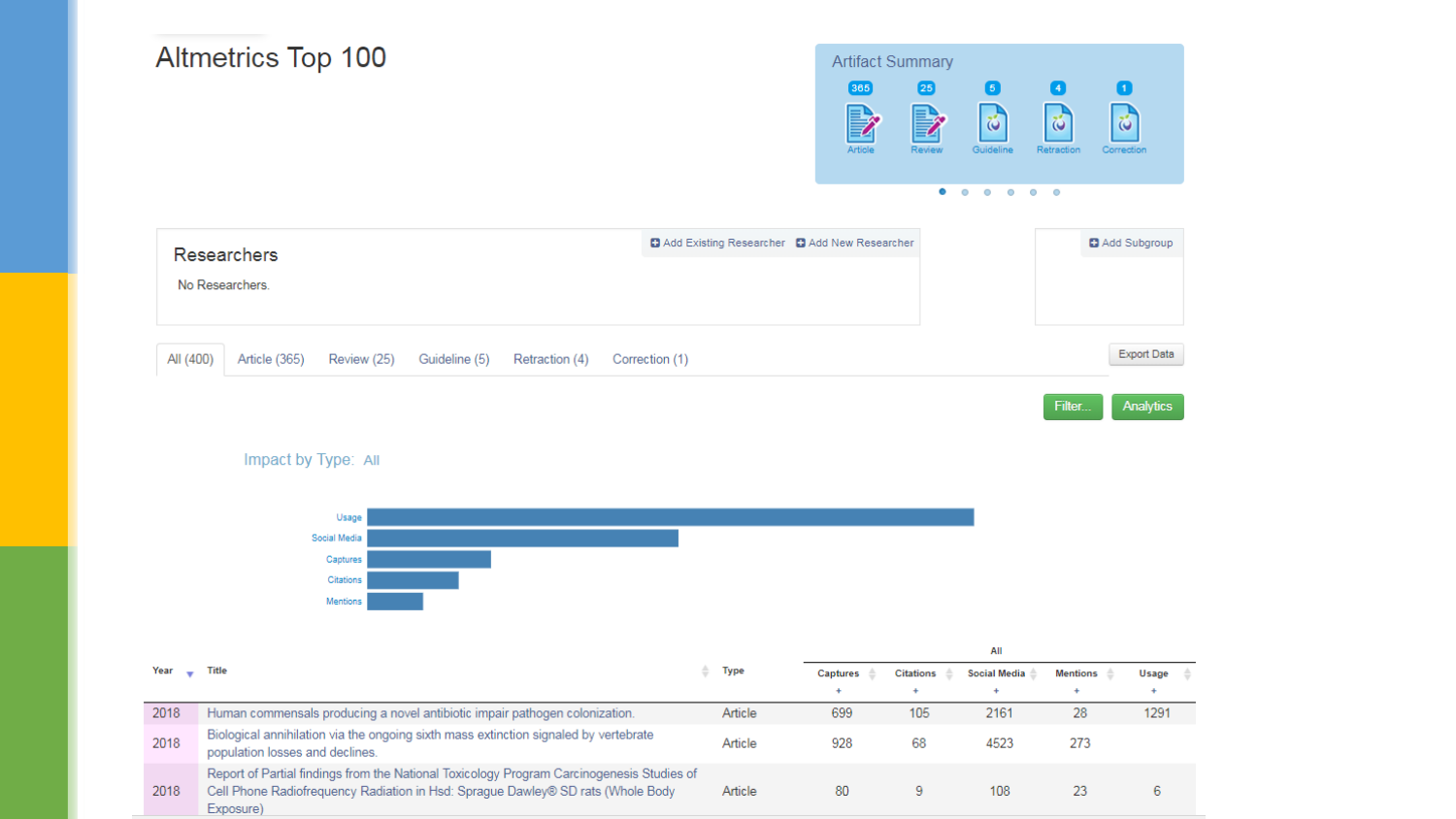### **Dataset**

- From the June 2015 dataset with PlumX altmetrics, we extracted 2,444 books which had Scopus citations in 2015
	- Assumption: If a book has citations recorded on Scopus, it must be a scholarly publication
		- **Excluded scholarly books not covered by Scopus and books indexed by** Scopus but not cited by 2015
- For this dataset we gathered altmetric counts again from PlumX in May 2018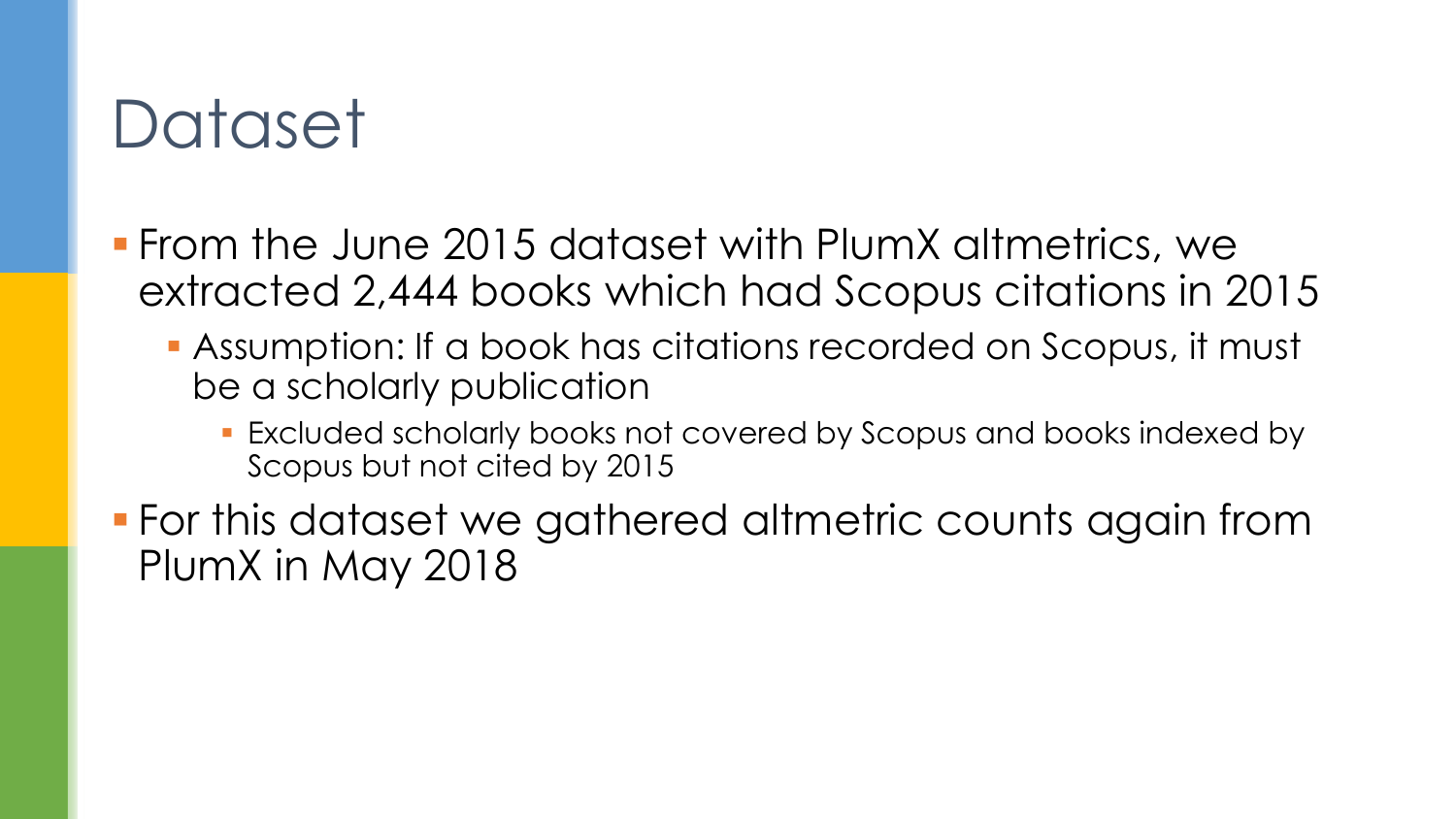## eBook categories

- **The 2,444 books with DOIs were categorized into three** large categories (based on the category assigned by Scopus)
- **Arts & Humanities (AH)**
- Social Science (SSCI)
	- **Includes the following Scopus categories: social science,** psychology, economics and business management
- All others (SCI)
	- **.** Includes the following Scopus categories: all science categories, medicine, health and engineering
- Sometimes a book is assigned to more than one category
- Obvious mistakes in the Scopus categories were corrected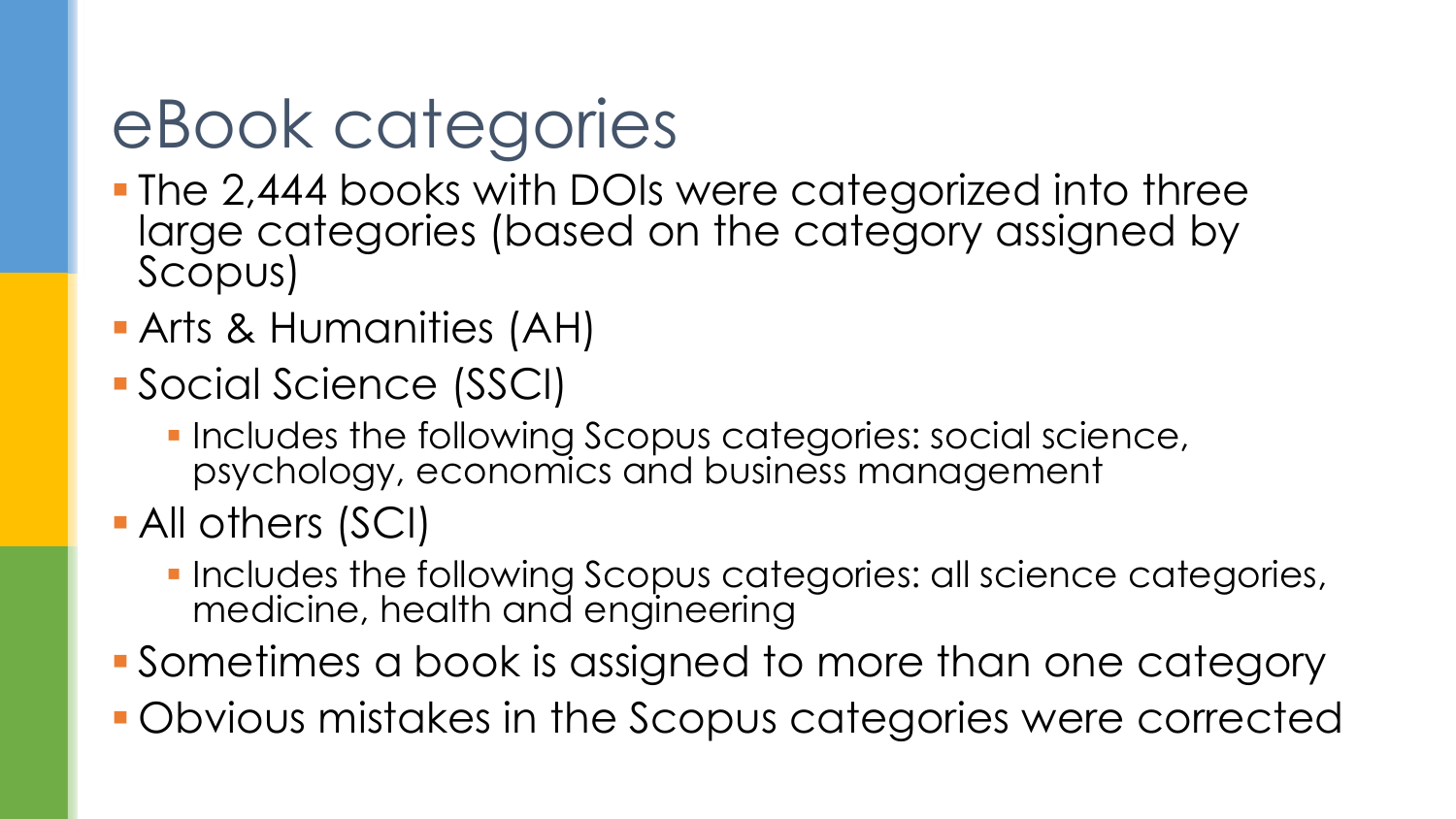#### Research questions

- **How many books are** categorized in each category?
- **What are ebooks citation** counts on Scopus?
	- 2015 & 2018
- Which altmetrics have reasonable coverage?
	- 2015 & 2018



**https://pxhere.com/en/photo/1387075**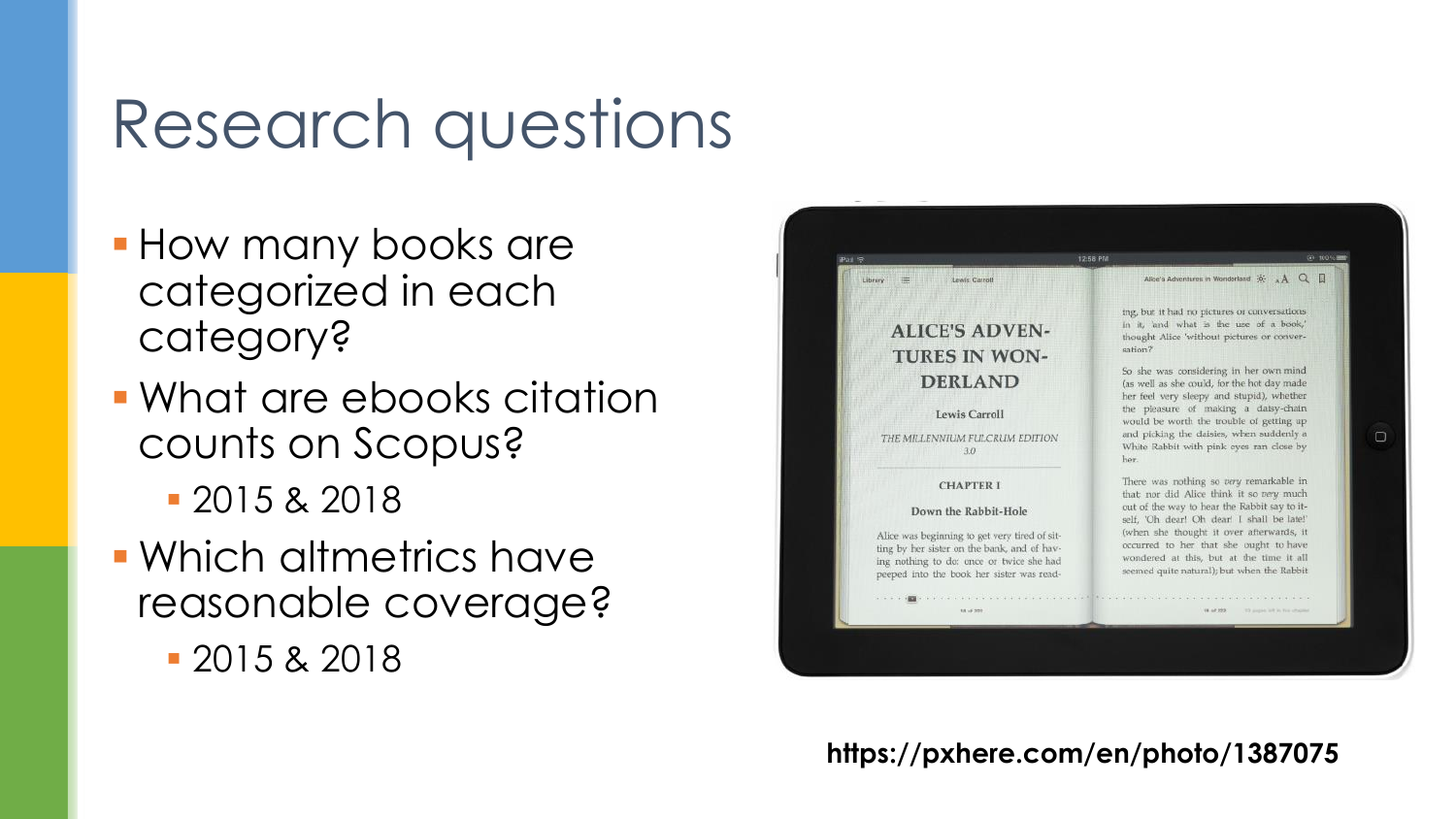#### 2444 eBooks by large subjects

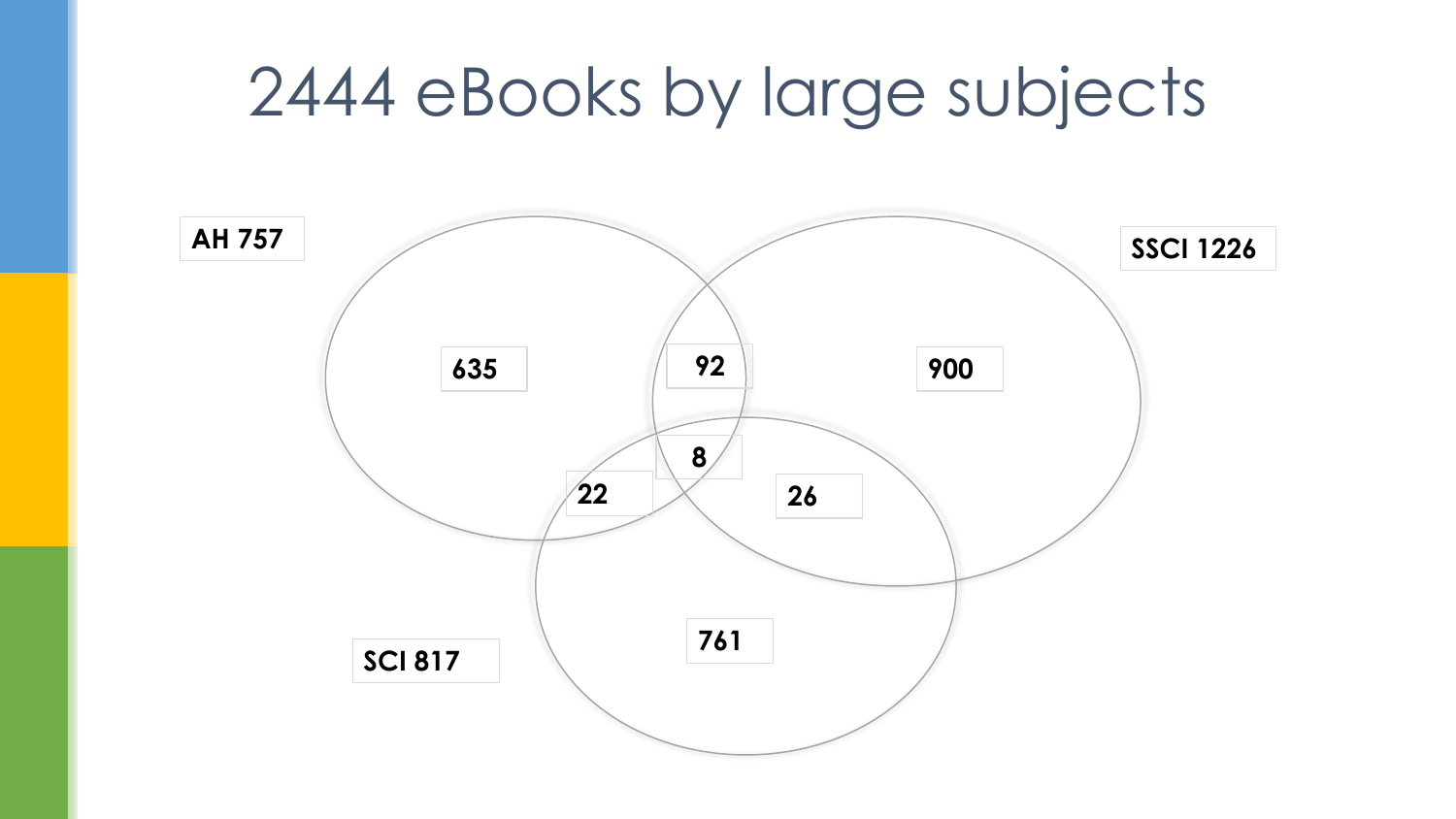## Scopus citations 2018

**Because the overlaps are small, we consider pure** categories only (AH, SSCI & SCI)

|             | No. books citations | Scopus            |      | <b>Average citations per</b><br>books |      |  |
|-------------|---------------------|-------------------|------|---------------------------------------|------|--|
|             |                     | 2015              | 2018 | 2015                                  | 2018 |  |
| <b>AH</b>   |                     | 635 17,289 28,985 |      | 27.2                                  | 45.6 |  |
| <b>SSCI</b> | 900                 | 20,497 42,724     |      | 22.8                                  | 47.5 |  |
| <b>SCI</b>  |                     | 761 28,959 68,797 |      | 38.1                                  | 90.4 |  |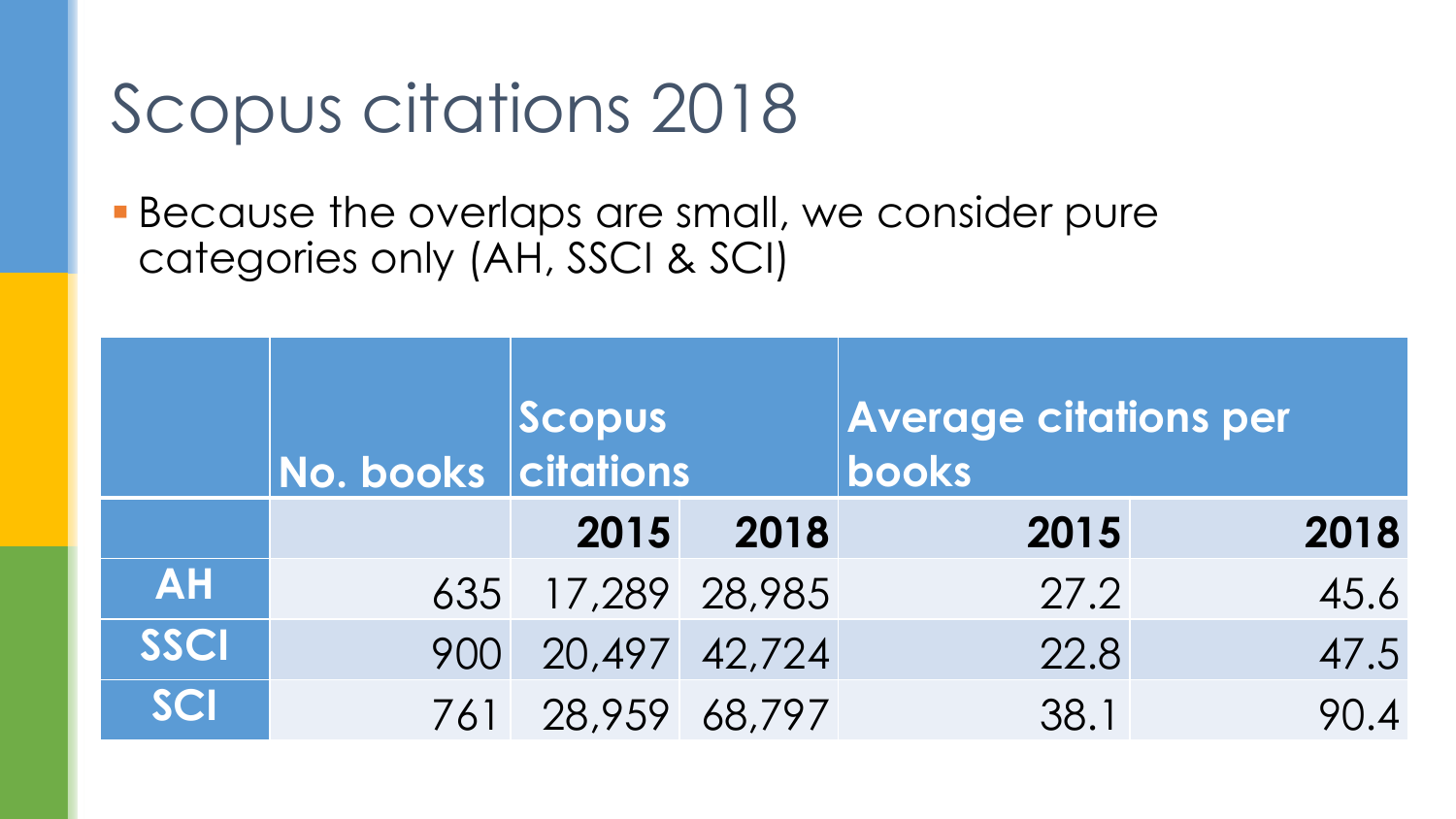#### Mendeley readers 2015 & 2018

|             | No.<br><b>books</b> | Mendeley<br>readers |               | Average no. of readers per<br>book |      |  |  |
|-------------|---------------------|---------------------|---------------|------------------------------------|------|--|--|
|             |                     | 2015                | 2018          | 2015                               | 2018 |  |  |
| <b>AH</b>   | 635                 |                     | 10,492 27,976 | 16.5                               | 44.1 |  |  |
| <b>SSCI</b> | 900                 | 18,634              | 65,865        | 17.2                               | 76.4 |  |  |
| SCI         | 761                 | 18,624              | 65,865        | 24.5                               | 86.6 |  |  |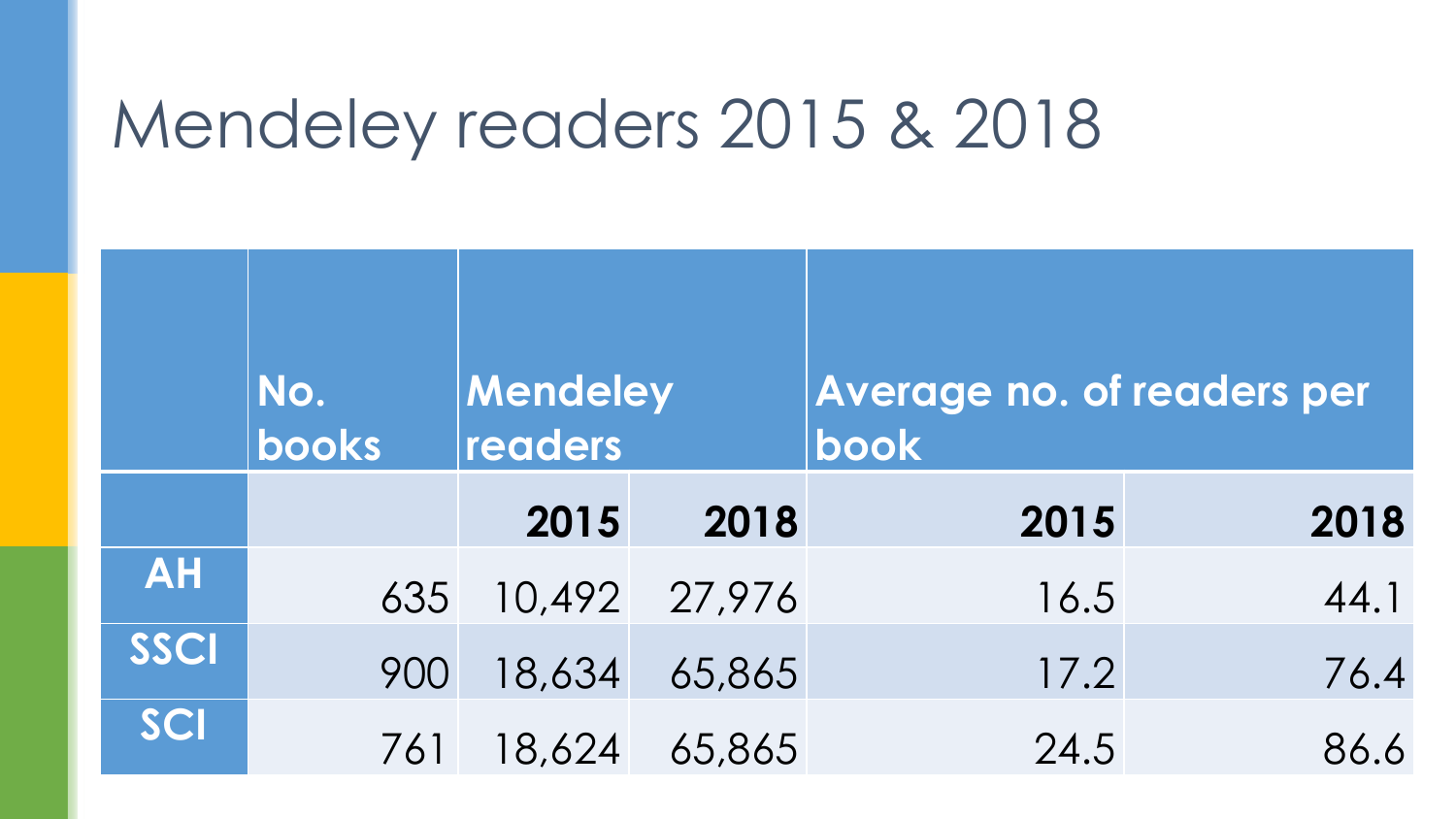

What are your friends reading? Chances are your friends are discussing their favorite (and least favorite) books on Goodreads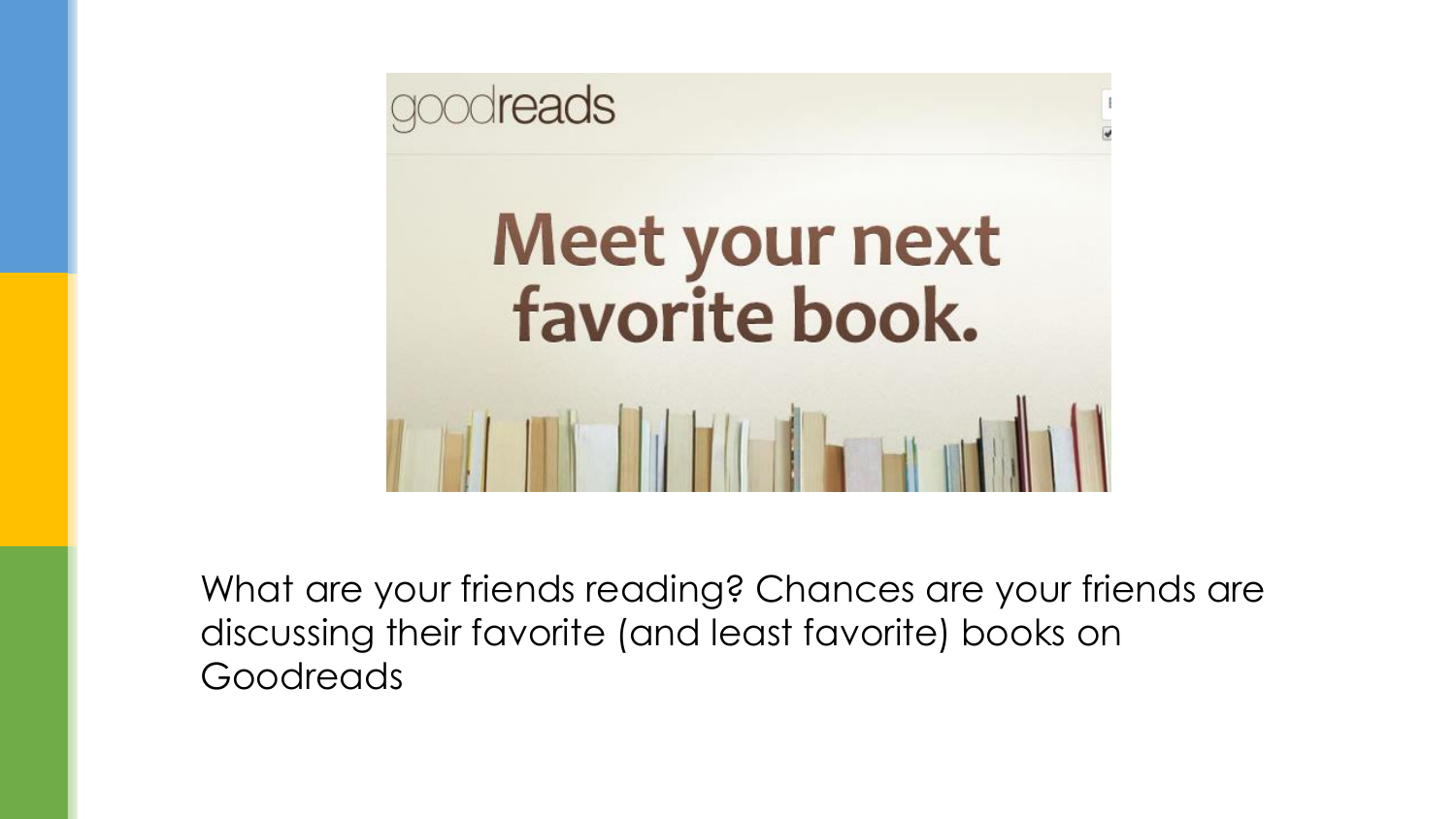#### GoodReads 2015 & 2018

|           |     | No. books GoodReads |                    | Average no. of<br><b>GoodReads per book</b> |       |  |
|-----------|-----|---------------------|--------------------|---------------------------------------------|-------|--|
|           |     | 2015                | 2018               | 2015                                        | 2018  |  |
| <b>AH</b> |     |                     | 635 30,569 48,562  | 47.8                                        | 76.5  |  |
| SSCI      |     |                     | 900 65,346 97,631  | 72.6                                        | 108.5 |  |
| SCI       | 761 |                     | $1, 5, 772$ 10,153 | 7.6                                         | 13.3  |  |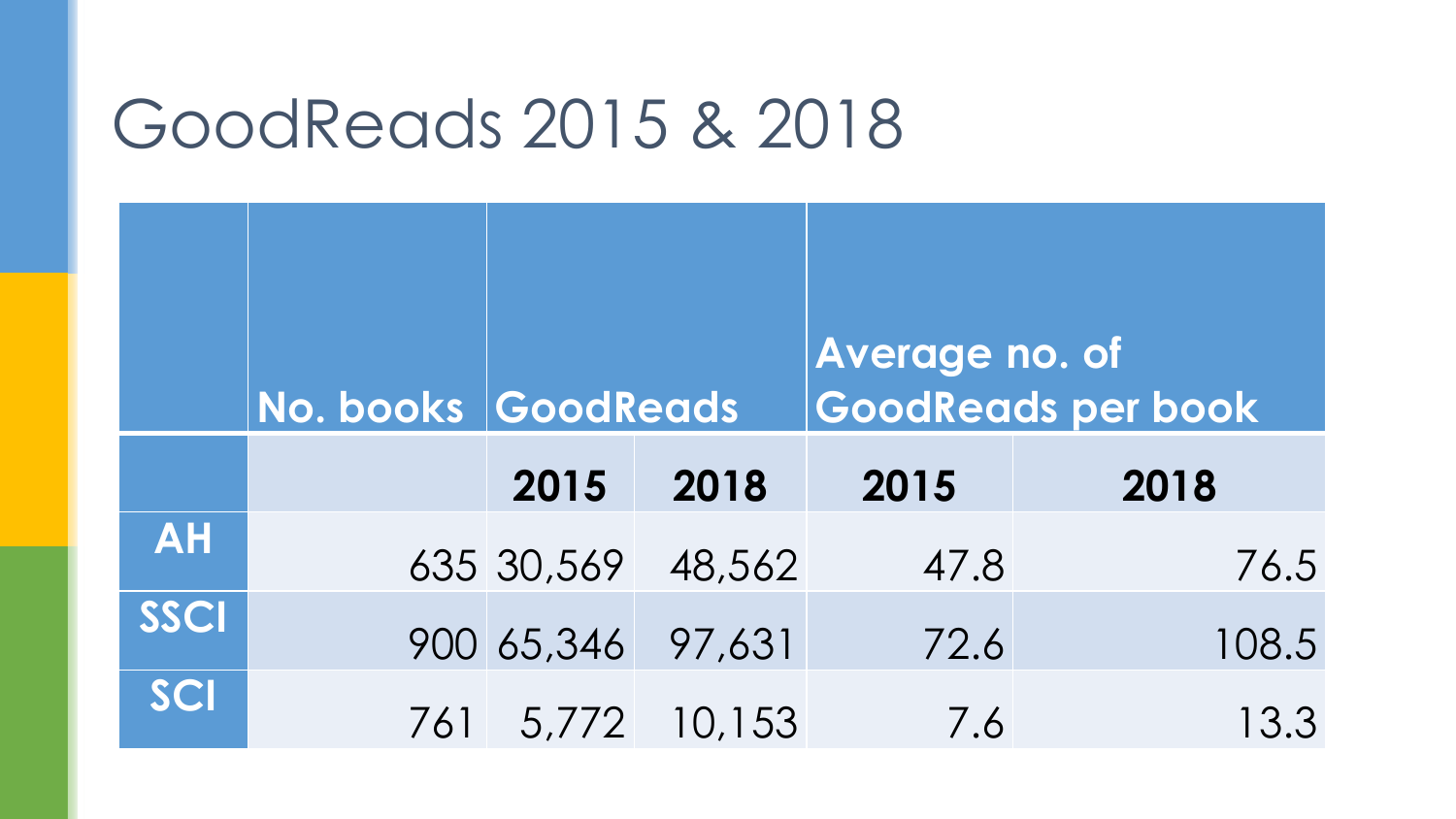#### Worldcat libraries holding the book/ebook

|           | <b>Average no. of libraries</b><br>holdings per book in<br>category |         | <b>Maximum no. of libraries</b><br>holdings per book in<br>category |        |  |
|-----------|---------------------------------------------------------------------|---------|---------------------------------------------------------------------|--------|--|
|           | 2015                                                                | 2018    | 2015                                                                | 2018   |  |
| <b>AH</b> | 424.4                                                               | 1,804.9 | 2,281                                                               | 8,976  |  |
| SSCI      | 336.6                                                               | 1,484.6 | 6,430                                                               | 11,002 |  |
| SCI       | 410.0                                                               | 2,092.6 | 1,442                                                               | 15,418 |  |

72,000 member libraries from 170 countries (Wikipedia) In our sample only two books published in 2015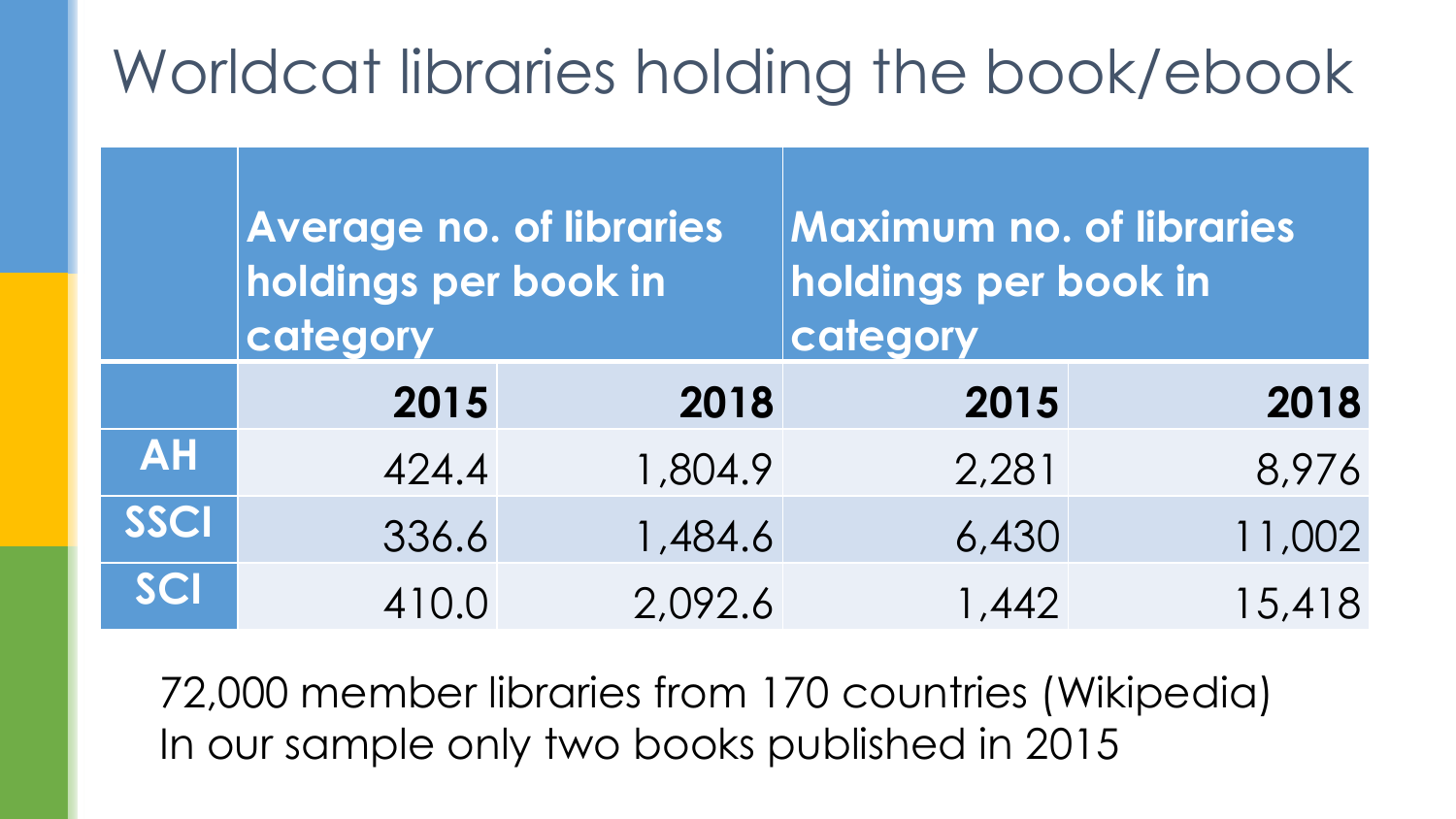## Tweets and Wikipedia 2015 & 2018

- The academic groups in are sample had very small tweet counts, they were referenced more often on Wikipedia
- **There was very little growth in the number of tweets, and** considerable growth in Wikipedia mentions

|             | <b>Tweets</b> |      | Wikipedia |       |  |  |
|-------------|---------------|------|-----------|-------|--|--|
|             | 2015          | 2018 | 2015      | 2018  |  |  |
| <b>AH</b>   | 70            | 147  | 904       | 1,612 |  |  |
| <b>SSCI</b> | 25            | 25   | 580       | 1,004 |  |  |
| <b>SCI</b>  | 27            | 34   | 274       | 548   |  |  |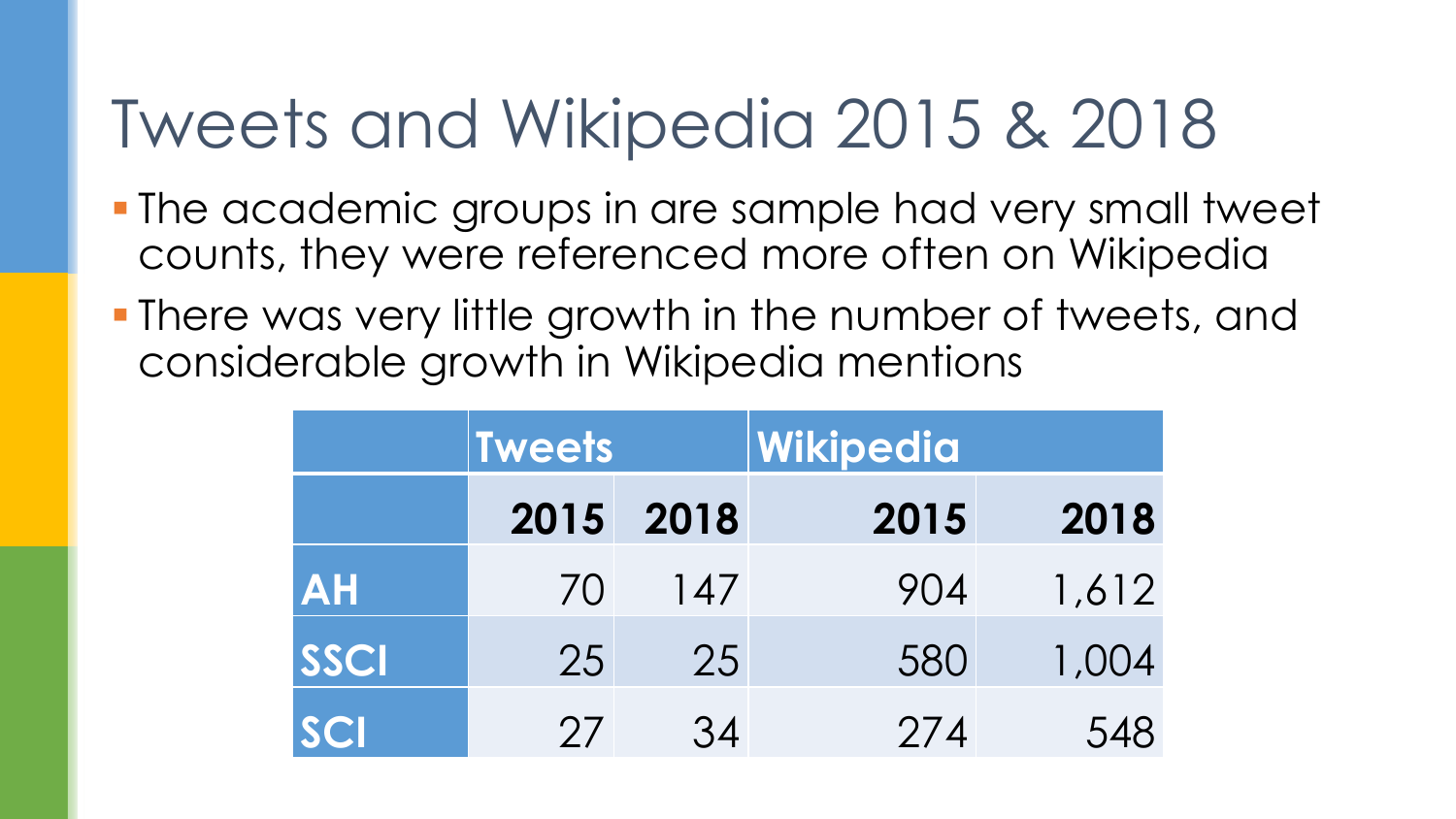#### Percentage growth in average/book between 2015 and 2018

|             |      |      | <b>Citations Mendeley Goodreads</b> |
|-------------|------|------|-------------------------------------|
| <b>AH</b>   | 68%  | 167% | 60%                                 |
| <b>SSCI</b> | 108% | 244% | 109%                                |
| <b>SCI</b>  | 137% | 253% | 75%                                 |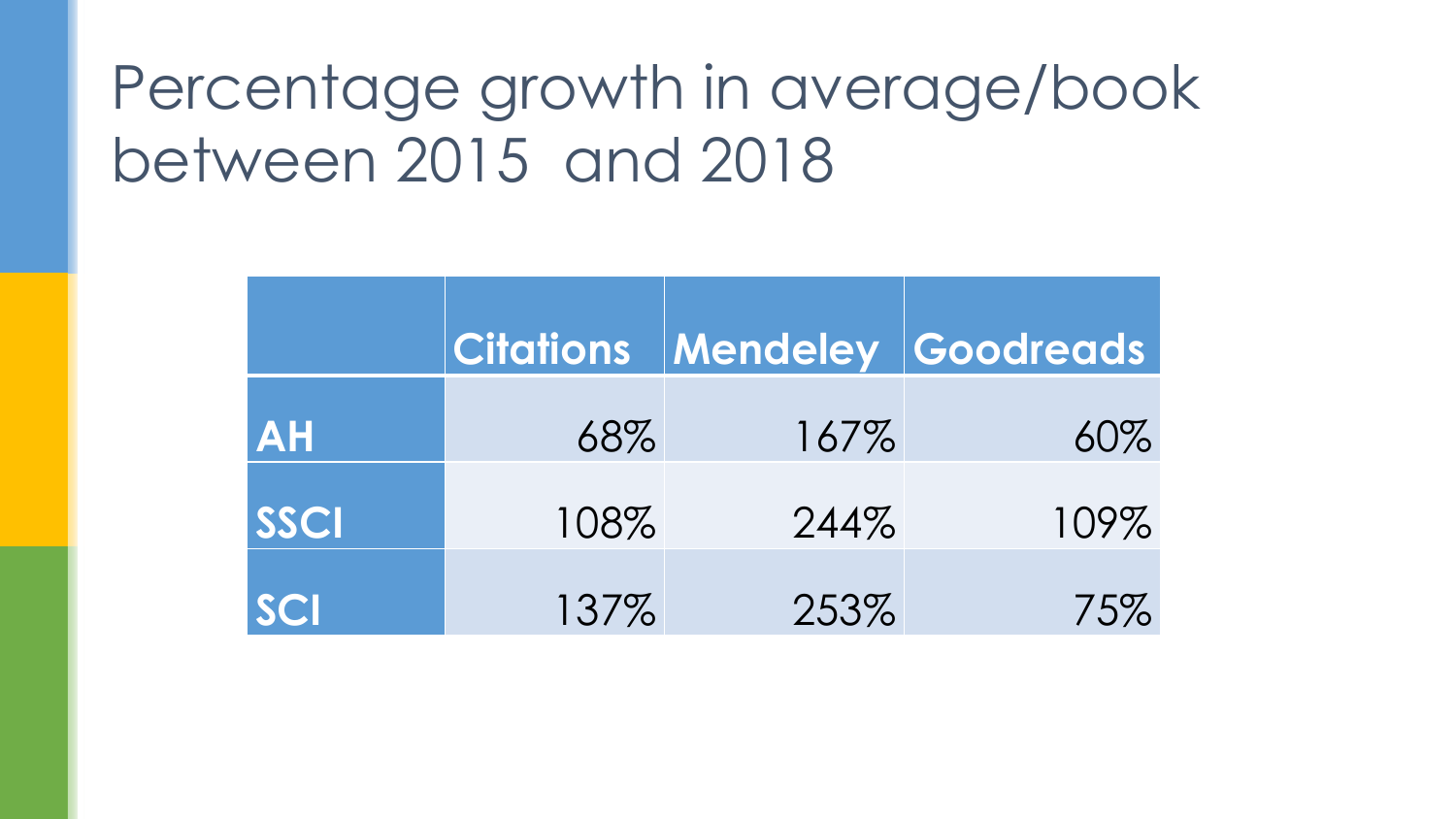#### "Mosts"

| <b>Category</b>  | <b>Title</b>                            | <b>First author</b> | Cits. Sc | $Cis.$ GS $ M$ |       | GR     |
|------------------|-----------------------------------------|---------------------|----------|----------------|-------|--------|
|                  |                                         |                     |          |                |       |        |
| <b>Citations</b> |                                         |                     |          |                |       |        |
| <b>AH</b>        | Music, Language, and the Brain          | Patel               | 721      | 1,928          | 367   | 5,040  |
| SSCI             | The Neuropsychology of Anxiety          | Gray                | 2,553    | 42             | 139   | 474    |
| SCI              | Principles of Fluorescence Spectroscopy | Lakowicz            | 10,971   | 37,201         | 7,266 | 70     |
| M                |                                         |                     |          |                |       |        |
| <b>AH</b>        | <b>Michel Foucault</b>                  | O'Farrel            | 131      | $\overline{2}$ | 761   | 63     |
| <b>SSCI</b>      | Playing Video Games: Motives,           | Vorderer            | 44       | 317            | 1,448 | 26     |
|                  | Responses, and Consequences             |                     |          |                |       |        |
| <u>Isci</u>      | Principles of Fluorescence Spectroscopy | Lakowicz            | 10,971   | 37,201         | 7,266 | 70     |
| <b>GR</b>        |                                         |                     |          |                |       |        |
| <b>AH</b>        | Music, Language, and the Brain          | Patel               | 721      | 1,928          | 367   | 5,040  |
| SSCI             | The Federalist with Letters of "Brutus" | <b>Hamilton</b>     | 31       | 31             | 32    | 72,489 |
| <b>SCI</b>       | Networks: An Introduction               | <b>Newman</b>       | 4,058    | 8,433          | 1,269 | 722    |